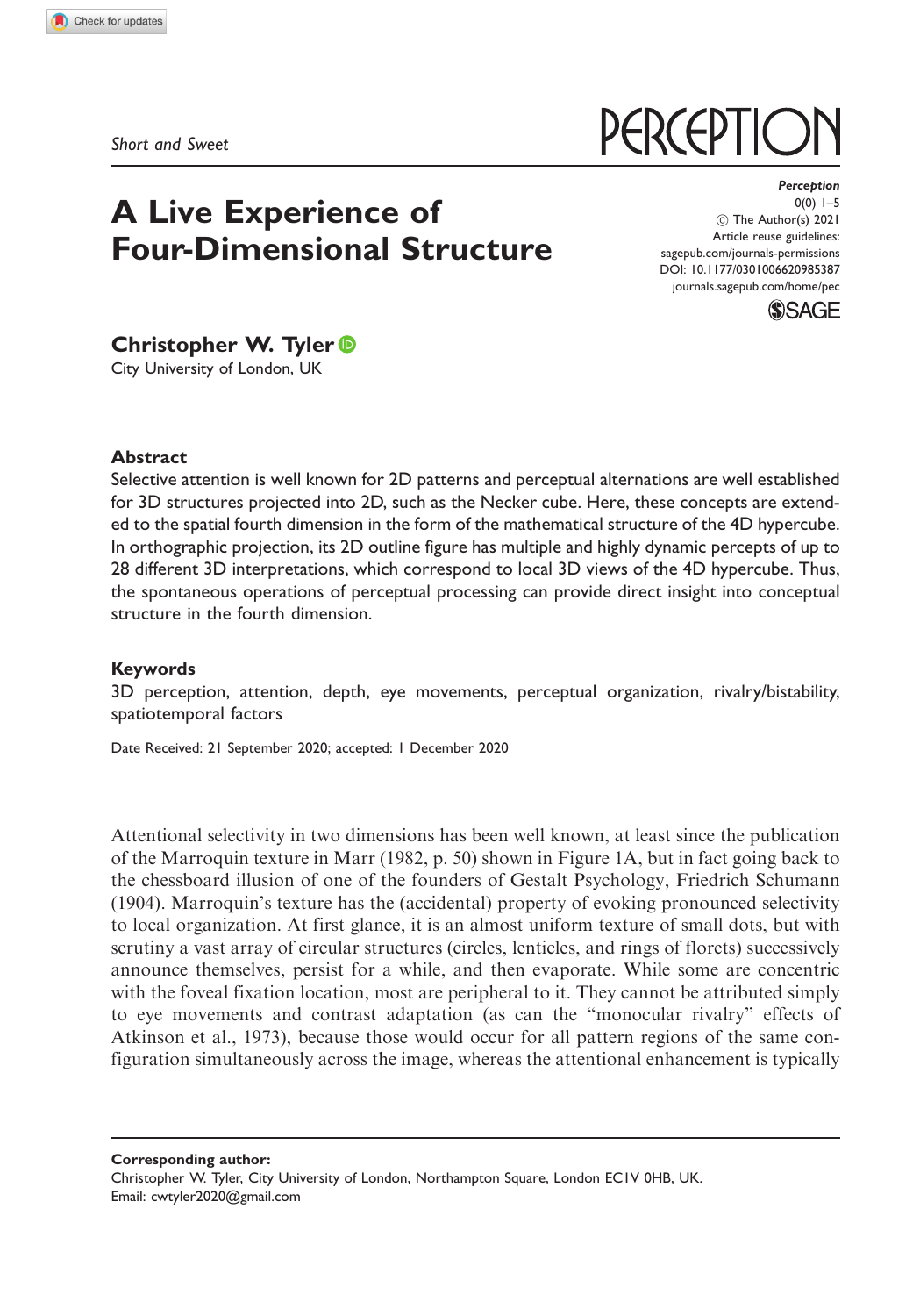

Figure 1. A: The Marroquin texture (Marroquin, 1976), in which a variety of circles and almond shapes will announce themselves and then evaporate during fixation, without conscious control and always within the flat 2D plane. B: Orthographic projection of a cube, known as the Necker cube. It is immediately seen as a 3D structure, and prolonged scrutiny will reorganize the cube as being viewed from upper left or lower right viewpoints (Necker, 1832).

to one or two local circular structures at a time (at a typical viewing distance of about 40 cm).

With close viewing, at say 10 cm, the same kinds of circles are perceptually highlighted, but in large numbers simultaneously. With as many as 40 overlapping medium-sized circles available, a dozen or so may be perceived at any given time, together with an array of smaller and some larger circles, dynamically dissolving and reforming across the image. No three-dimensional (3D) aspect of this flux of figural progressions is ever perceived, in contrast to the simple figure of the Necker cube (Figure 1B), which seems to stand out from the page in a pronounced depth impression. Here the alternation is of the viewpoint of the figure as a whole.

Polytopes in 4D (and higher dimensional) space are well-developed in contemporary mathematics. The 4D hypercube (or tesseract), for example, is shown in an orthographic (parallel) representation in Figure 2A. The edges are all the correct (unity) length, but the angles at the vertices are adjusted to allow them all to lie in the flat plane of the printed image (as was the case for the Necker cube in Figure 1B). There are an infinite number of such projections, the most symmetric of which is the one shown here. This is a highly ambiguous figure, and I will argue that, in addition to the standard ambiguities of wellknown illusions, the figure demonstrates a pronounced 3D rather than 2D attentional selectivity that has perhaps not been previously reported.

Mathematical 4D structures are reportedly quite challenging to visualize as a 4D object due to our lack of familiarity with a 4D reality (Coxeter, 1948). There is, however, a direct perceptual way to experience 4D objects. Steady fixation of this figure will activate a series of percepts, as follows:

1. A planar floret-like figure of four-axis symmetry, somewhat reminiscent of overlaid large format paperclips (see Figure 3B center, with added elements to enforce flatness on initial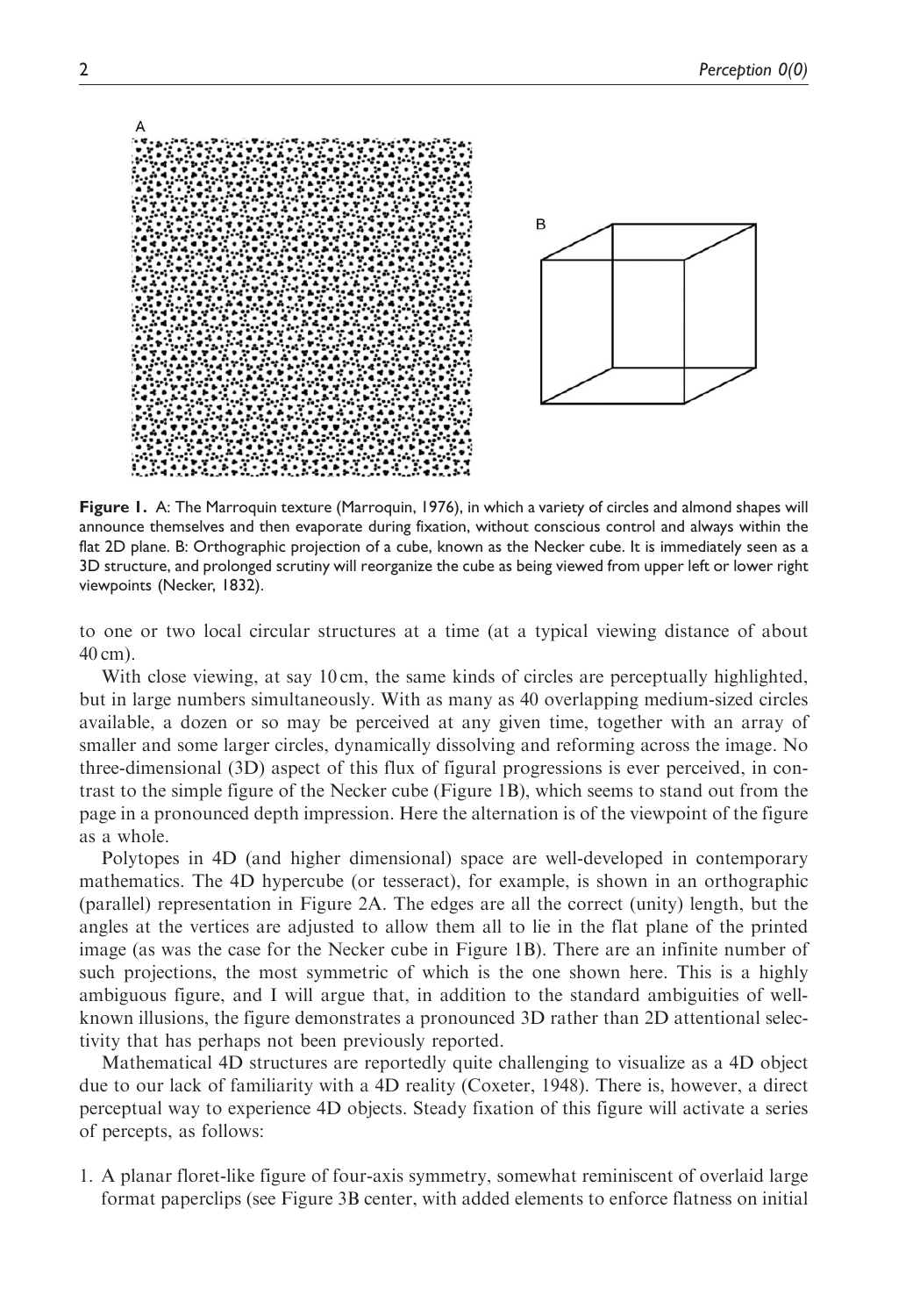

Figure 2. A: Orthographic (parallel) projection of a 4D hypercube. Although it tends to be seen initially as a kind of hexagonal hardware nut, prolonged scrutiny will successively reveal the 3D projection of each 4D cubic "face" of the mathematical hypercube. B: Perspective projection of a 4D hypercube. In this form, the figure tends to resist selective interpretations. Note that the two representations have the same connectivity of the 24 edges, with 4 per vertex, although each cube is the identical 2D shape and size in A, whereas they are scaled and distorted in B to convey the 4D equivalent of perspective described in the text.

viewing). However, the symmetry is not sufficient to hold it flat, and it soon develops into Percept 2.

- 2. A 3D whole-figure reminiscent of a hexagonal hardware nut though without a proper hole. This whole structure may be perceived in one of four oblique 3D slants around the horizontal or vertical axis of rotation (see Figure 3A).
- 3. Dominated by a single 3D Necker-cube structure, of which there are 8, with the other 7 being deemphasized or flat (see Figure 3B, outer ring). The order of salience may be random or sequential.
- 4. Dominated by a symmetric pair of 3D Necker-cube structures (see Figure 3C).

The typical experience of the orthographic projection of the 4D hypercube in Figure 2A is that it first appears as the 2D symmetric planar figure of option 1, then pops into one of the 3D depth structures of option 2. Most of the time, perception then follows option 3, selective attentional alternations among all possible cuboid structures contained within the figure (as itemized in Figure 3B). There are a total of eight such 4D cubic "faces" in the hypercube, but 16 different views may be obtained because each component cube can be seen from either above or below, in Necker-cube alternation. Mathematically, this perceptual experience corresponds to the 4D version of viewing each individual face of a physical 3D cube in succession (or their combinations, as in Figure 3C). This experience adds the time dimension to the 4D spatial dimensions in the 4D equivalent of the manner that an ant would experience the nature and connectivity of a 3D cube while crawling over its 2D faces (although the 3D perceptual sequence requires a cognitive interpretation to be understood as a 4D trajectory). Note that the temporal order of the appearances of the cubic "faces" tends to be random with free eye movements, but that the order can be controlled by focusing on a particular 2D face of the currently salient cube, which will then encourage transition to the particular cube adjacent to that face. Just as we can attend to each face of a (transparent) 3D cube such as the one in Figure 1B, the perceptual system has the capability of attentionally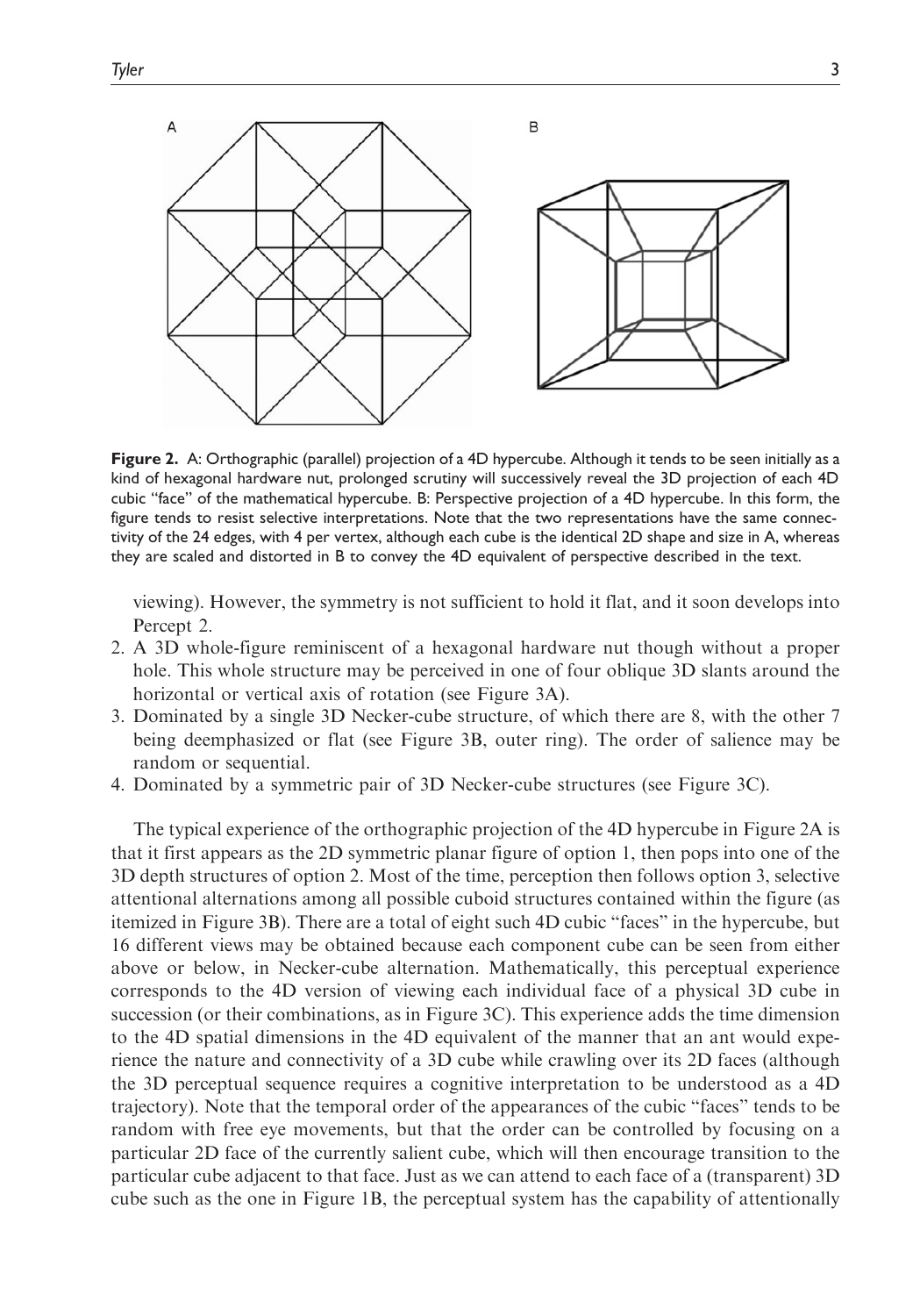

Figure 3. Illustrations of one 2D (center) and 28 3D percepts of Figure 2A (including alternate viewpoints in the left a right columns, A & C).

enhancing each cubic "face" of the 4D hypercube in turn, particularly when it is projected in the orthographic (parallel) projection of Figure 2A. In this way, we can experience the nature and connectivity of the hypercube as a 4D object.

It is important to distinguish between the Necker-cube alternations in Figure 1B and the variety of hypercube alternations in Figure 2A. While Necker-cube alternations are different views of the whole 3D object made up of the same lines forming the same cube, the 4D alternation of the orthographic projection of Figure 2A takes the form of a selective type of attention to the 3D interpretation of only one part of the image at a time, with the rest appearing flat (cf. Tyler  $&$  Kontsevich, 1995). This expands the concept of multiple selective attention from the 2D case of Marroquin to the realm of the selective perception of 3D structure.

#### Declaration of Conflicting Interests

The author(s) declared no potential conflicts of interest with respect to the research, authorship, and/ or publication of this article.

## Funding

The author(s) received no financial support for the research, authorship, and/or publication of this article.

## ORCID iD

Christopher W. Tyler  $\Box$  <https://orcid.org/0000-0002-1512-4626>